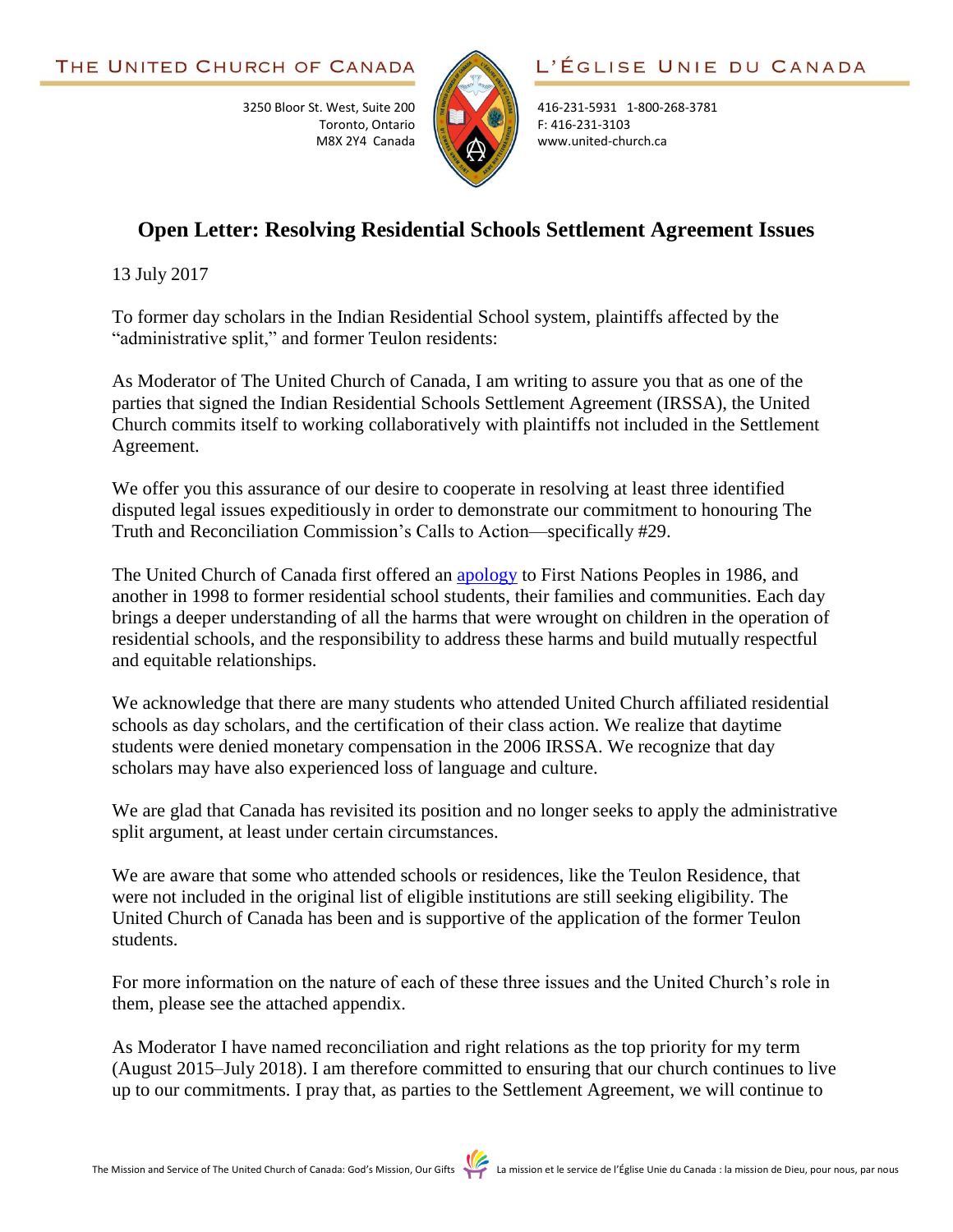work together to ensure a just resolution for day scholars, for those who may have been caught in the administrative split period of operations and those who lived in the Teulon residence. We are open to listening to all of you.

Sincerely yours,

autuell Vordan

The Right Reverend Jordan Cantwell Moderator/Modératrice The United Church of Canada/L'Église Unie du Canada

cc. Key contact for the Day Scholar Class Action: Ms. Jo-Anne Gottfriedson BGS/CED T'kemlups te Secwepemc Day Scholar Coordinator

> Key contacts for the Teulon Residence case: Mr. Ken Young, lawyer, Winnipeg Mr. Gabby Munroe, member from Garden Hill First Nation

- cc. Representatives of the Parties to the Settlement Agreement: Mr. Perry Bellegarde, National Chief, Assembly of First Nation Mr. Natan Obed, President, Inuit Tapiriit Kanatami Mr. Martin Reiher, Assistant Deputy Minister, Indigenous and Northern Affairs Mr. Ry Moran, Executive Director, National Centre for Truth and Reconciliation The Rev. Stephen Kendall, Principal Clerk, The Presbyterian Church in Canada The Ven. Michael Thompson, General Secretary, Anglican Church of Canada Mr. David Paterson, Claimant Counsel Representative
- cc. The United Church of Canada: Ms. Nora Sanders, General Secretary Kii'iljuus (Ms. Barbara Wilson), Chair, Committee on Indigenous Justice and Residential Schools Mr. Lawrence Sankey and Mr. George Montour, Co-chairs, Aboriginal Ministries Council The Rev. Maggie McLeod, Executive Minister, Aboriginal Ministries and Indigenous Justice Ms. Cynthia Gunn, Legal/Judicial Counsel
- cc. The Honourable Jody Wilson-Raybould Minister of Justice and Attorney General of Canada

The Honourable Carolyn Bennett Minister of Indigenous and Northern Affairs

- cc. Mr. Gerry Kelly, Our Lady of Guadeloupe Circle
- cc. Msgr. Frank Leo, General Secretary, Canadian Conference of Catholic Bishops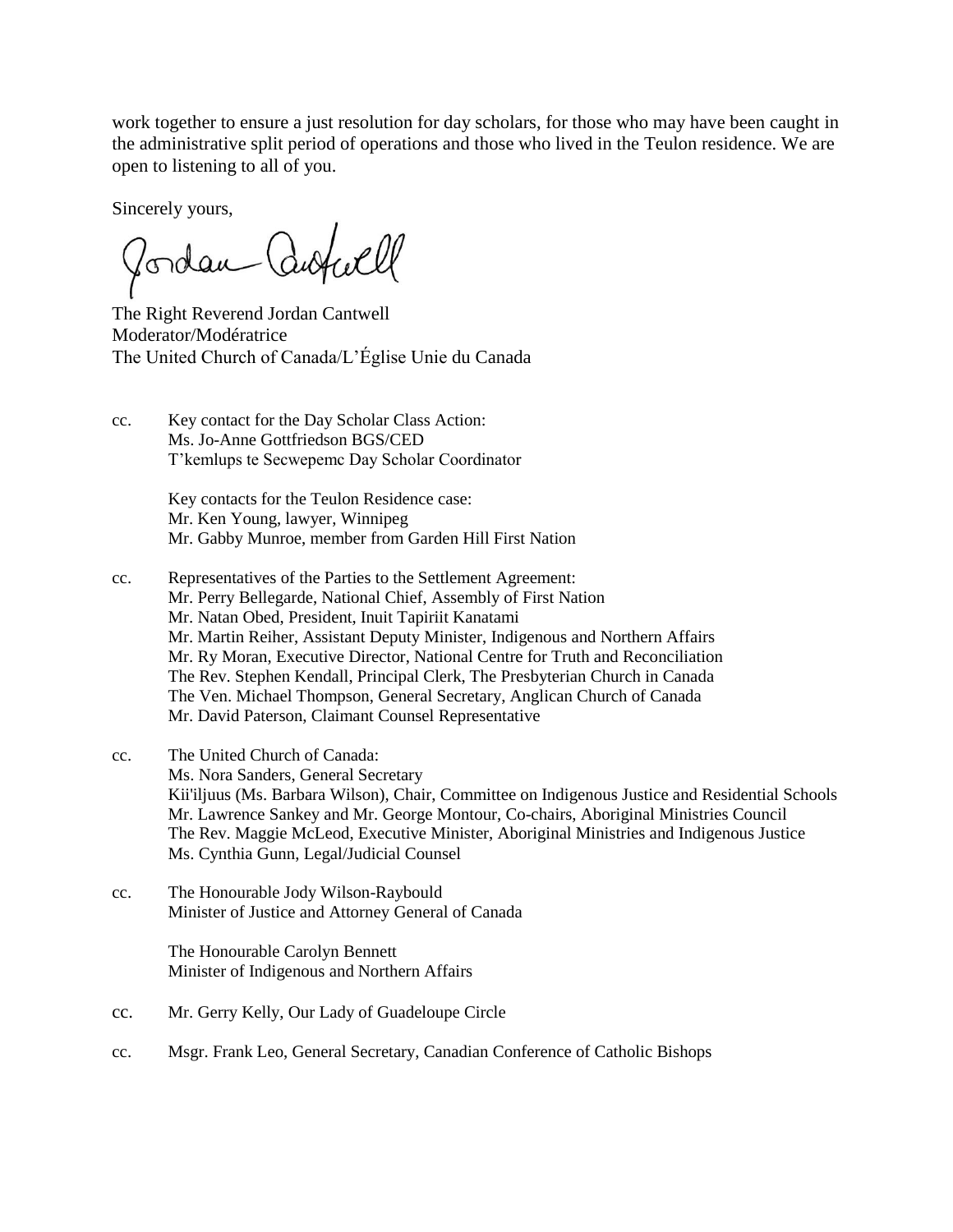## **Appendix: Disputed Legal Issues and the United Church's Role**

The Truth and Reconciliation Commission's Call to Action #29 says, "We call upon the parties and, in particular, the federal government, to work collaboratively with plaintiffs not included in the Indian Residential Schools Settlement Agreement to have disputed legal issues determined expeditiously on an agreed set of facts."

To be included in the Settlement Agreement, students must have attended facilities listed in Schedules "E" and "F" of the Settlement Agreement and those subsequently deemed eligible through the prescribed process.

The United Church of Canada is one of the parties wishing to work collaboratively to resolve three specific outstanding disputes:

1) The Day Scholars Class Action

On June 3, 2015, of the class action law suit brought by thousands of students who attended residential schools, but went home after school each day, was certified. The church is aware that many of those daytime students attended residential schools that were affiliated with The United Church of Canada and our predecessor churches.

Daytime students were denied monetary compensation in the 2006 Indian Residential Schools Settlement Agreement (IRSSA). While the "day scholars" could apply for the Independent Assessment Process (IAP) for abuses experienced in school, they were excluded from "common experience" compensation for having attended, even though they may have also experienced some of the same loss of language and culture as those students who lived in residence.

The United Church of Canada Archives continues to be open to the public for research; however, our documentation regarding individuals who were daytime students at residential schools is limited.

2) The review of cases in the Independent Assessment Process where the "administrative split" argument was used

The residential schools were combinations of educational institutions and boarding facilities operated by the federal government and churches. In September 1969, the government began splitting the operation of some of the institutions, running the classrooms separately from the residences, which continued to be operated by the church. That was known as the administrative split. In 1969, The United Church of Canada withdrew from all agreements to operate residential schools.

Late in 2010, Justice Department lawyers began to successfully argue that schools listed in the Settlement Agreement ceased to be residential schools at the time the administrative split took place and that students who were abused at one of the institutions after the split should be disqualified from receiving compensation under the IRSSA. This was after hundreds of such cases had already been heard and compensated in the Independent Assessment Process between 2007 and 2010. In the Alberta court